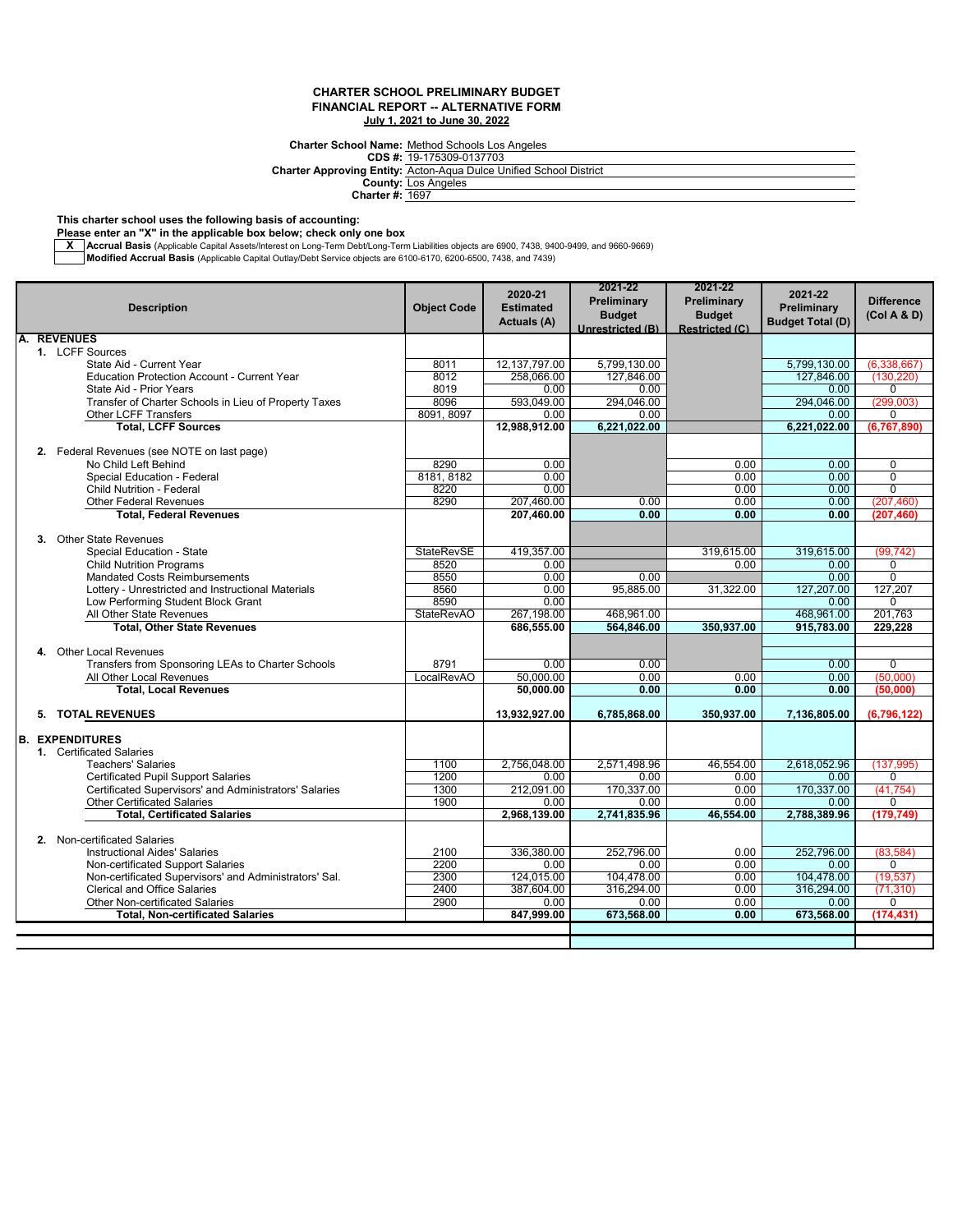| <b>Description</b>                                                                        | <b>Object Code</b> | 2020-21<br><b>Estimated</b><br>Actuals (A) | 2021-22<br>Preliminary<br><b>Budget</b><br>Unrestricted (B) | 2021-22<br>Preliminary<br><b>Budget</b><br><b>Restricted (C)</b> | 2021-22<br>Preliminary<br><b>Budget Total (D)</b> | <b>Difference</b><br>(Col A & D) |
|-------------------------------------------------------------------------------------------|--------------------|--------------------------------------------|-------------------------------------------------------------|------------------------------------------------------------------|---------------------------------------------------|----------------------------------|
| 3. Employee Benefits                                                                      |                    |                                            |                                                             |                                                                  |                                                   |                                  |
| <b>STRS</b>                                                                               | 3101-3102          | 0.00                                       | 0.00                                                        | 0.00                                                             | 0.00                                              | $\mathbf 0$                      |
| <b>PERS</b>                                                                               | 3201-3202          | 0.00                                       | 0.00                                                        | 0.00                                                             | 0.00                                              | $\overline{0}$                   |
| OASDI / Medicare / Alternative                                                            | 3301-3302          | 300.744.00                                 | 258,553.00                                                  | 3,561.00                                                         | 262,114.00                                        | (38, 630)                        |
| Health and Welfare Benefits                                                               | 3401-3402          | 239,237.00                                 | 405,600.00                                                  | 5,200.00                                                         | 410,800.00                                        | 171,563                          |
| Unemployment Insurance                                                                    | 3501-3502          | 76,391.00                                  | 75,120.00                                                   | 420.00                                                           | 75,540.00                                         | (851)                            |
| <b>Workers' Compensation Insurance</b>                                                    | 3601-3602          | 62,903.00                                  | 50,697.00                                                   | 698.00                                                           | 51,395.00                                         | (11,508)                         |
| <b>Retiree Benefits</b>                                                                   | 3701-3702          | 0.00                                       | 0.00                                                        | 0.00                                                             | 0.00                                              | $\overline{0}$                   |
| PERS Reduction (for revenue limit funded schools)                                         | 3801-3802          | 0.00                                       | 0.00                                                        | 0.00                                                             | 0.00                                              | $\mathbf 0$<br>93.020            |
| <b>Other Employee Benefits</b>                                                            | 3901-3902          | 47,396.00                                  | 138,088.00                                                  | 2,328.00                                                         | 140,416.00                                        |                                  |
| <b>Total, Employee Benefits</b>                                                           |                    | 726,671.00                                 | 928,058.00                                                  | 12,207.00                                                        | 940,265.00                                        | 213,594                          |
| 4. Books and Supplies                                                                     |                    |                                            |                                                             |                                                                  |                                                   |                                  |
| Approved Textbooks and Core Curricula Materials                                           | 4100               | 746,445.00                                 | 494.000.00                                                  | 0.00                                                             | 494,000.00                                        | (252, 445)                       |
| Books and Other Reference Materials                                                       | 4200               | 385,875.00                                 | 52,000.00                                                   | 0.00                                                             | 52,000.00                                         | (333, 875)                       |
| <b>Materials and Supplies</b>                                                             | 4300               | 90,000.00                                  | 33,678.00                                                   | 31,322.00                                                        | 65,000.00                                         | (25,000)                         |
| Noncapitalized Equipment                                                                  | 4400               | 180,000.00                                 | 93,600.00                                                   | 0.00                                                             | 93,600.00                                         | (86, 400)                        |
| Food                                                                                      | 4700               | 0.00                                       | 0.00                                                        | 0.00                                                             | 0.00                                              | $\Omega$                         |
| <b>Total, Books and Supplies</b>                                                          |                    | 1,402,320.00                               | 673,278.00                                                  | 31,322.00                                                        | 704,600.00                                        | (697, 720)                       |
| 5. Services and Other Operating Expenditures                                              |                    |                                            |                                                             |                                                                  |                                                   |                                  |
| <b>Subagreeemnts for Services</b>                                                         | 5100               | 0.00                                       | 0.00                                                        | 0.00                                                             | 0.00                                              | $\overline{0}$                   |
| <b>Travel and Conferences</b>                                                             | 5200               | 49,750.00                                  | 41.000.00                                                   | 0.00                                                             | 41,000.00                                         | (8,750)                          |
| Dues and Memberships                                                                      | 5300               | 7,500.00                                   | 10.400.00                                                   | 0.00                                                             | 10,400.00                                         | 2.900                            |
| Insurance                                                                                 | 5400               | 40.000.00                                  | 20.800.00                                                   | 0.00                                                             | 20.800.00                                         | (19, 200)                        |
| Operations and Housekeeping Services                                                      | 5500               | 10,500.00                                  | 5,000.00                                                    | 0.00                                                             | 5,000.00                                          | (5,500)                          |
| Rentals, Leases, Repairs, and Noncap. Improvements                                        | 5600               | 195,000.00                                 | 216,000.00                                                  | 0.00                                                             | 216,000.00                                        | 21,000                           |
| Professional/Consulting Services and Operating Expend.                                    | 5800               | 735,282.00                                 | 397,445.00                                                  | 260,854.00                                                       | 658,299.00                                        | (76, 983)                        |
| Communications                                                                            | 5900               | 70,000.00                                  | 49,400.00                                                   | 0.00                                                             | 49,400.00                                         | (20,600)                         |
| <b>Total, Services and Other Operating Expenditures</b>                                   |                    | 1,108,032.00                               | 740,045.00                                                  | 260,854.00                                                       | 1,000,899.00                                      | (107, 133)                       |
| 6. Capital Outlay<br>(Objects 6100-6170, 6200-6500 for modified<br>accrual basis only)    |                    |                                            |                                                             |                                                                  |                                                   |                                  |
| Land and Land Improvements                                                                | 6100-6170          | 0.00                                       | 0.00                                                        | 0.00                                                             | 0.00                                              | 0                                |
| Buildings and Improvements of Buildings                                                   | 6200               | 0.00                                       | 0.00                                                        | 0.00                                                             | 0.00                                              | $\Omega$                         |
| Books and Media for New School Libraries or Major<br><b>Expansion of School Libraries</b> | 6300               | 0.00                                       | 0.00                                                        | 0.00                                                             | 0.00                                              | $\mathbf 0$<br>$\Omega$          |
| Equipment                                                                                 | 6400               | 0.00                                       | 0.00                                                        | 0.00                                                             | 0.00                                              | $\Omega$                         |
| <b>Equipment Replacement</b>                                                              | 6500               | 0.00                                       | 0.00                                                        | 0.00                                                             | 0.00                                              | $\Omega$                         |
| Depreciation Expense (for accrual basis only)                                             | 6900               | 0.00                                       | 0.00                                                        | 0.00                                                             | 0.00                                              | $\mathbf 0$                      |
| <b>Total, Capital Outlay</b>                                                              |                    | 0.00                                       | 0.00                                                        | 0.00                                                             | 0.00                                              | $\overline{\mathfrak{o}}$        |
| 7. Other Outgo                                                                            |                    |                                            |                                                             |                                                                  |                                                   |                                  |
| Tuition to Other Schools                                                                  | 7110-7143          | 0.00                                       | 0.00                                                        | 0.00                                                             | 0.00                                              | $\mathbf 0$                      |
| Transfers of Pass-Through Revenues to Other LEAs                                          | 7211-7213          | 0.00                                       | 0.00                                                        | 0.00                                                             | 0.00                                              | $\Omega$                         |
| Transfers of Apportionments to Other LEAs - Spec. Ed.                                     | 7221-7223SE        | 0.00                                       | 0.00                                                        | 0.00                                                             | 0.00                                              | $\Omega$                         |
| Transfers of Apportionments to Other LEAs - All Other                                     | 7221-7223AO        | 0.00                                       | 0.00                                                        | 0.00                                                             | 0.00                                              | $\mathbf 0$                      |
| All Other Transfers                                                                       | 7280-7299          | 0.00                                       | 0.00                                                        | 0.00                                                             | 0.00                                              | 0                                |
| Debt Service:                                                                             |                    |                                            |                                                             |                                                                  |                                                   | $\overline{0}$                   |
| Interest                                                                                  | 7438               | 0.00                                       | 0.00                                                        | 0.00                                                             | 0.00                                              | $\Omega$                         |
| Principal (for modified accrual basis only)                                               | 7439               | 0.00                                       | 0.00                                                        | 0.00                                                             | 0.00                                              | 0                                |
| Total, Other Outgo                                                                        |                    | 0.00                                       | 0.00                                                        | 0.00                                                             | 0.00                                              | $\overline{\mathbf{0}}$          |
| 8. TOTAL EXPENDITURES                                                                     |                    | 7,053,161.00                               | 5,756,784.96                                                | 350,937.00                                                       | 6,107,721.96                                      | (945, 439)                       |
| C. EXCESS (DEFICIENCY) OF REVENUES OVER EXPEND.                                           |                    |                                            |                                                             |                                                                  |                                                   |                                  |
| BEFORE OTHER FINANCING SOURCES AND USES (A5-B8)                                           |                    | 6,879,766.00                               | 1,029,083.04                                                | 0.00                                                             | 1.029.083.04                                      |                                  |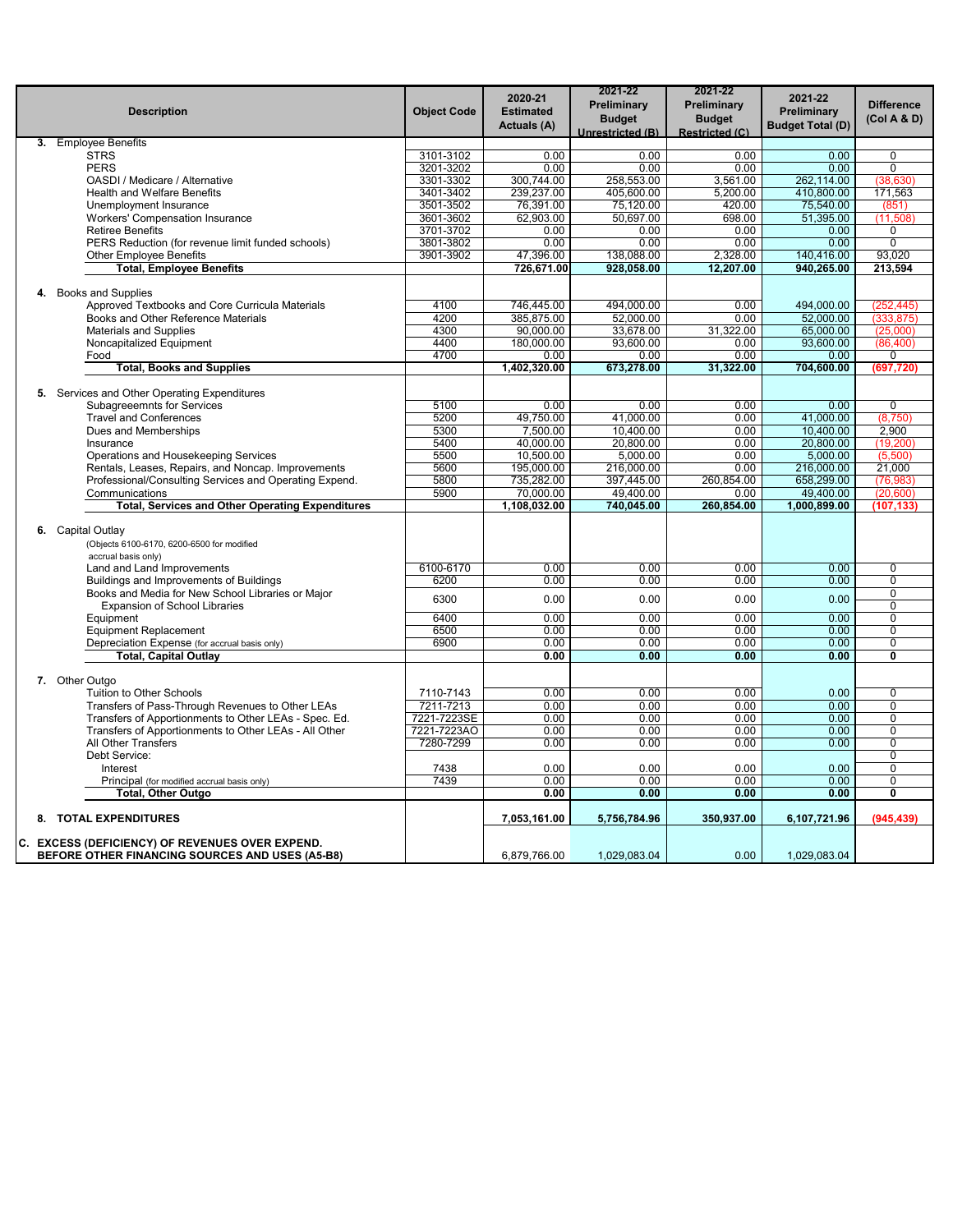|     | <b>Description</b>                                               | <b>Object Code</b> | 2020-21<br><b>Estimated</b><br>Actuals (A) | 2021-22<br>Preliminary<br><b>Budget</b><br>Unrestricted (B) | 2021-22<br><b>Preliminary</b><br><b>Budget</b><br><b>Restricted (C)</b> | 2021-22<br>Preliminary<br><b>Budget Total (D)</b> | <b>Difference</b><br>(Col A & D) |
|-----|------------------------------------------------------------------|--------------------|--------------------------------------------|-------------------------------------------------------------|-------------------------------------------------------------------------|---------------------------------------------------|----------------------------------|
| ID. | <b>OTHER FINANCING SOURCES / USES</b>                            |                    |                                            |                                                             |                                                                         |                                                   |                                  |
|     | <b>Other Sources</b>                                             | 8930-8979          | 0.00                                       | 0.00                                                        | 0.00                                                                    | 0.00                                              | $\mathbf 0$                      |
|     | Less: Other Uses                                                 | 7630-7699          | 0.00                                       | 0.00                                                        | 0.00                                                                    | 0.00                                              | $\Omega$                         |
|     | Contributions Between Unrestricted and Restricted Accounts<br>3. |                    |                                            |                                                             |                                                                         |                                                   |                                  |
|     | (must net to zero)                                               | 8980-8999          | 0.00                                       | 0.00                                                        | 0.00                                                                    | 0.00                                              | $\Omega$                         |
|     | <b>TOTAL OTHER FINANCING SOURCES / USES</b><br>4.                |                    | 0.00                                       | 0.00                                                        | 0.00                                                                    | 0.00                                              | 0                                |
|     |                                                                  |                    |                                            |                                                             |                                                                         |                                                   |                                  |
|     | E. NET INCREASE (DECREASE) IN FUND BALANCE (C + D4)              |                    | 6,879,766.00                               | 1.029.083.04                                                | 0.00                                                                    | 1,029,083.04                                      | $\Omega$                         |
|     | F. FUND BALANCE, RESERVES<br><b>Beginning Fund Balance</b><br>1. |                    |                                            |                                                             |                                                                         |                                                   |                                  |
|     | As of July 1<br>a.                                               | 9791               | 9.490.012.00                               | 16,671,961.00                                               |                                                                         | 16,671,961.00                                     | 7,181,949                        |
|     | Adjustments/Restatements to Beginning Balance<br>b.              | 9793, 9795         | 302,183.00                                 |                                                             |                                                                         | 0.00                                              | (302, 183)                       |
|     | Adjusted Beginning Balance<br>c.                                 |                    | 9,792,195.00                               | 16,671,961.00                                               | 0.00                                                                    | 16,671,961.00                                     |                                  |
|     | Ending Fund Balance, Oct 31 (E + F.1.c.)                         |                    | 16,671,961.00                              | 17.701.044.04                                               | 0.00                                                                    | 17,701,044.04                                     | 1,029,083                        |
|     | Components of Ending Fund Balance:                               |                    |                                            |                                                             |                                                                         |                                                   |                                  |
|     | Reserve for Revolving Cash (equals object 9130)                  | 9711               | 0.00                                       | 0.00                                                        | 0.00                                                                    | 0.00                                              |                                  |
|     | Reserve for Stores (equals object 9320)                          | 9712               | 0.00                                       | 0.00                                                        | 0.00                                                                    | 0.00                                              |                                  |
|     | Reserve for Prepaid Expenditures (equals object 9330)            | 9713               | 0.00                                       | 0.00                                                        | 0.00                                                                    | 0.00                                              |                                  |
|     | All Others                                                       | 9719               | 0.00                                       | 0.00                                                        | 0.00                                                                    | 0.00                                              |                                  |
|     | <b>Legally Restricted Balance</b>                                | 9740               | 0.00                                       |                                                             | 0.00                                                                    | 0.00                                              |                                  |
|     | Designated for Economic Uncertainties                            | 9770               | 0.00                                       | 0.00                                                        |                                                                         | 0.00                                              |                                  |
|     | <b>Other Designations</b>                                        | 9775, 9780         | 0.00                                       | 0.00                                                        | 0.00                                                                    | 0.00                                              |                                  |
|     | Net Investment in Capital Assests (Accrual Basis Only)           | 9796               | 0.00                                       | 0.00                                                        | 0.00                                                                    | 0.00                                              |                                  |
|     | <b>Undesignated / Unappropriated Amount</b>                      | 9790               | 16,671,961.00                              | 17,701,044.04                                               | 0.00                                                                    | 17,701,044.04                                     | 1.029.083                        |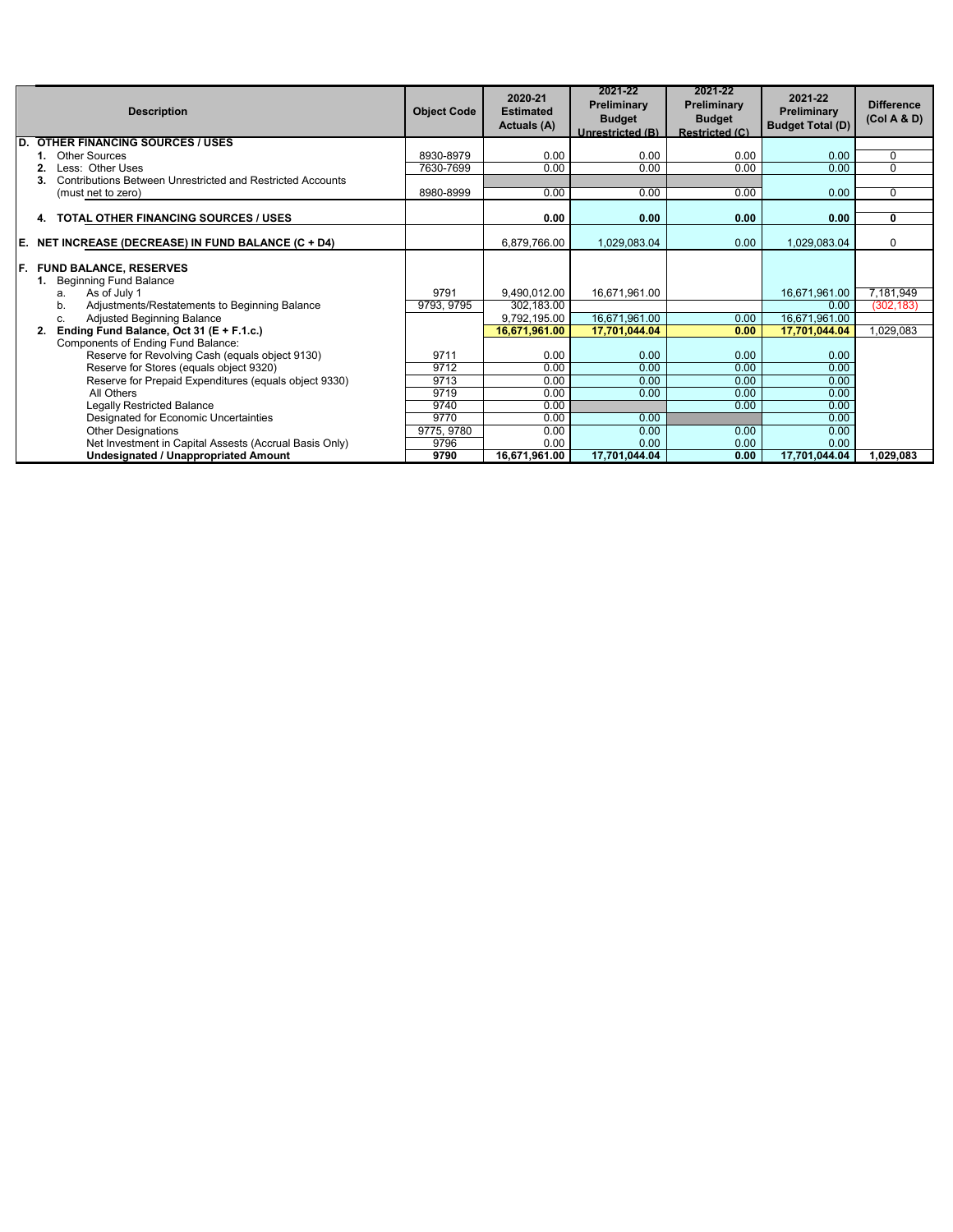## **CHARTER SCHOOL MULTI-YEAR PROJECTION - ALTERNATIVE FORM**

**Charter School Name: CDS #: Charter Approving Entity: County: Charter #: Fiscal Year:** 2021-22

Method Schools Los Angeles 19-175309-0137703 Acton-Agua Dulce Unified School Dsitrict Los Angeles 1697

|    |                                                                                   |                    |                              | 2021-22 (populated from Alternative Form Tab) |                     |                    |                    |
|----|-----------------------------------------------------------------------------------|--------------------|------------------------------|-----------------------------------------------|---------------------|--------------------|--------------------|
|    | <b>Description</b>                                                                | <b>Object Code</b> | Preliminary<br><b>Budget</b> | Preliminary<br><b>Budget</b>                  | Preliminary         | <b>Totals for</b>  | <b>Totals for</b>  |
|    |                                                                                   |                    | <b>Unrestricted</b>          | <b>Restricted</b>                             | <b>Budget Total</b> | 2022-23            | 2023-24            |
| A. | <b>REVENUES</b>                                                                   |                    |                              |                                               |                     |                    |                    |
|    | 1. LCFF Sources                                                                   |                    |                              |                                               |                     |                    |                    |
|    | State Aid - Current Year                                                          | 8011               | 5.799.130.00                 |                                               | 5.799.130.00        | 6,201,850.00       | 6.728.915.00       |
|    | <b>Education Protection Account - Current Year</b>                                | 8012               | 127,846.00                   |                                               | 127,846.00          | 134,238.00         | 140,950.00         |
|    | State Aid - Prior Years                                                           | 8019               | 0.00                         |                                               | 0.00                | 0.00               | 0.00               |
|    | Transfer of Charter Schools in Lieu of Property Taxes                             | 8096               | 294.046.00                   |                                               | 294.046.00          | 308.748.00         | 324.185.00         |
|    | Other LCFF Transfers                                                              | 8091, 8097         | 0.00                         |                                               | 0.00                | 0.00               | 0.00               |
|    | <b>Total, LCFF Sources</b>                                                        |                    | 6,221,022.00                 |                                               | 6,221,022.00        | 6,644,836.00       | 7,194,050.00       |
|    |                                                                                   |                    |                              |                                               |                     |                    |                    |
|    | 2. Federal Revenues                                                               |                    |                              |                                               |                     |                    |                    |
|    | No Child Left Behind                                                              | 8290               |                              | 0.00                                          | 0.00                | 0.00<br>0.00       | 0.00               |
|    | Special Education - Federal<br><b>Child Nutrition - Federal</b>                   | 8181, 8182<br>8220 |                              | 0.00<br>0.00                                  | 0.00<br>0.00        | 0.00               | 0.00<br>0.00       |
|    | <b>Other Federal Revenues</b>                                                     | 8290               | 0.00                         | 0.00                                          | 0.00                | 0.00               | 0.00               |
|    | <b>Total, Federal Revenues</b>                                                    |                    | 0.00                         | 0.00                                          | 0.00                | 0.00               | 0.00               |
|    |                                                                                   |                    |                              |                                               |                     |                    |                    |
|    | 3. Other State Revenues                                                           |                    |                              |                                               |                     |                    |                    |
|    | Special Education - State                                                         | <b>StateRevSE</b>  |                              | 319,615.00                                    | 319,615.00          | 335,596.00         | 352,376.00         |
|    | <b>Child Nutrition Programs</b>                                                   | 8520               |                              | 0.00                                          | 0.00                | 0.00               | 0.00               |
|    | <b>Mandated Costs Reimbursements</b>                                              | 8550               | 0.00                         |                                               | 0.00                | 0.00               | 0.00               |
|    | Lottery - Unrestricted and Instructional Materials                                | 8560               | 95,885.00                    | 31,322.00                                     | 127,207.00          | 133,567.00         | 140,245.00         |
|    | Low Performing Student Block Grant                                                | 8590               |                              |                                               | 0.00                | 18,899.00          | 20.400.00          |
|    | All Other State Revenues                                                          | <b>StateRevAO</b>  | 468,961.00                   |                                               | 468,961.00          | 450,062.00         | 0.00               |
|    | <b>Total, Other State Revenues</b>                                                |                    | 564,846.00                   | 350,937.00                                    | 915,783.00          | 938,124.00         | 513,021.00         |
|    |                                                                                   |                    |                              |                                               |                     |                    |                    |
|    | 4. Other Local Revenues                                                           |                    |                              |                                               |                     |                    |                    |
|    | Transfers from Sponsoring LEAs to Charter Schools                                 | 8791               | 0.00                         |                                               | 0.00                | 0.00               | 0.00               |
|    | All Other Local Revenues                                                          | <b>LocalRevAO</b>  | 0.00                         | 0.00                                          | 0.00                | 0.00               | 0.00               |
|    | <b>Total, Local Revenues</b>                                                      |                    | 0.00                         | 0.00                                          | 0.00                | 0.00               | 0.00               |
|    | 5. TOTAL REVENUES                                                                 |                    | 6.785.868.00                 | 350,937.00                                    | 7,136,805.00        | 7,582,960.00       | 7,707,071.00       |
|    |                                                                                   |                    |                              |                                               |                     |                    |                    |
| B. | <b>EXPENDITURES</b>                                                               |                    |                              |                                               |                     |                    |                    |
|    | 1. Certificated Salaries                                                          |                    |                              |                                               |                     |                    |                    |
|    | <b>Teachers' Salaries</b>                                                         | 1100               | 2,571,498.96                 | 46,554.00                                     | 2.618.052.96        | 2,748,955.00       | 2,879,858.00       |
|    | <b>Certificated Pupil Support Salaries</b>                                        | 1200               | 0.00                         | 0.00                                          | 0.00                |                    |                    |
|    | Certificated Supervisors' and Administrators' Salaries                            | 1300               | 170,337.00                   | 0.00                                          | 170,337.00          | 178,853.00         | 187,370.00         |
|    | <b>Other Certificated Salaries</b>                                                | 1900               | 0.00                         | 0.00                                          | 0.00                | 0.00               | 0.00               |
|    | <b>Total, Certificated Salaries</b>                                               |                    | 2.741.835.96                 | 46,554.00                                     | 2,788,389.96        | 2,927,808.00       | 3,067,228.00       |
|    |                                                                                   |                    |                              |                                               |                     |                    |                    |
|    | 2. Non-certificated Salaries                                                      |                    |                              |                                               |                     |                    |                    |
|    | <b>Instructional Aides' Salaries</b>                                              | 2100               | 252.796.00                   | 0.00                                          | 252.796.00          | 265,436.00         | 278,076.00         |
|    | Non-certificated Support Salaries                                                 | 2200               | 0.00                         | 0.00                                          | 0.00                |                    |                    |
|    | Non-certificated Supervisors' and Administrators' Sal.                            | 2300               | 104,478.00                   | 0.00                                          | 104,478.00          | 109,702.00         | 114,926.00         |
|    | Clerical and Office Salaries                                                      | 2400               | 316,294.00                   | 0.00                                          | 316,294.00          | 332,109.00         | 347,923.00         |
|    | <b>Other Non-certificated Salaries</b><br><b>Total. Non-certificated Salaries</b> | 2900               | 0.00<br>673,568.00           | 0.00<br>0.00                                  | 0.00<br>673,568.00  | 0.00<br>707,247.00 | 0.00<br>740,925.00 |
|    |                                                                                   |                    |                              |                                               |                     |                    |                    |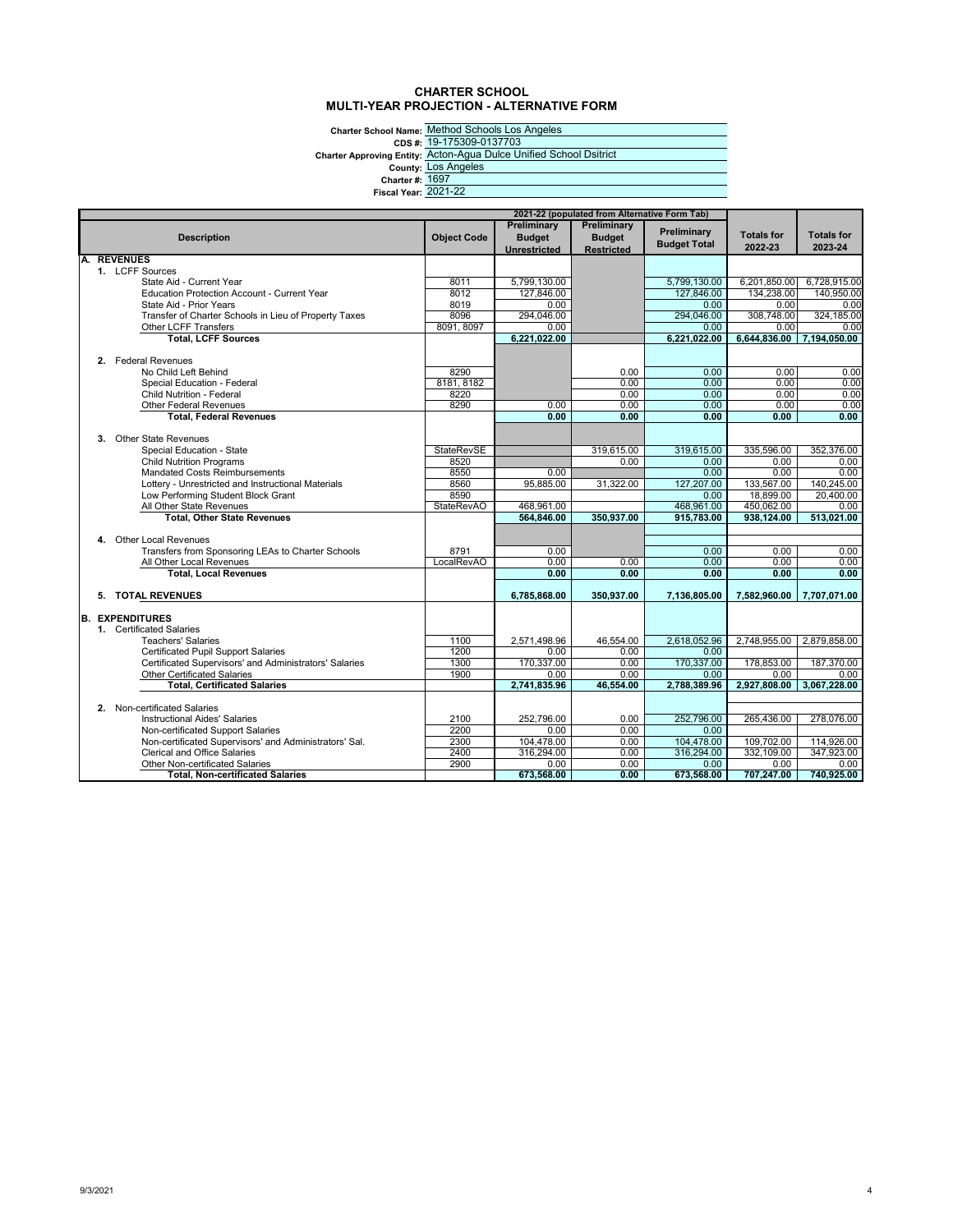|    | <b>Description</b>                                                                  | <b>Object Code</b>     | Preliminary<br><b>Budget</b><br>Unrestricted | Preliminary<br><b>Budget</b><br><b>Restricted</b> | Preliminary<br><b>Budget Total</b> | <b>Totals for</b><br>2022-23 | <b>Totals for</b><br>2023-24 |
|----|-------------------------------------------------------------------------------------|------------------------|----------------------------------------------|---------------------------------------------------|------------------------------------|------------------------------|------------------------------|
| 3. | <b>Employee Benefits</b>                                                            |                        |                                              |                                                   |                                    |                              |                              |
|    | <b>STRS</b>                                                                         | 3101-3102              | 0.00                                         | 0.00                                              | 0.00                               | 0.00                         | 0.00                         |
|    | <b>PERS</b>                                                                         | 3201-3202              | 0.00                                         | 0.00                                              | 0.00                               | 0.00                         | 0.00                         |
|    | OASDI / Medicare / Alternative                                                      | 3301-3302              | 258,553.00                                   | 3,561.00                                          | 262,114.00                         | 275,220.00                   | 288,326.00                   |
|    | <b>Health and Welfare Benefits</b>                                                  | 3401-3402              | 405,600.00                                   | 5,200.00                                          | 410.800.00                         | 431.340.00                   | 451.880.00                   |
|    | Unemployment Insurance                                                              | 3501-3502              | 75,120.00                                    | 420.00                                            | 75,540.00                          | 79,317.00                    | 83,094.00                    |
|    | Workers' Compensation Insurance                                                     | 3601-3602              | 50,697.00                                    | 698.00                                            | 51,395.00                          | 53,965.00                    | 56,534.00                    |
|    | <b>Retiree Benefits</b>                                                             | 3701-3702              | 0.00                                         | 0.00<br>0.00                                      | 0.00<br>0.00                       |                              |                              |
|    | PERS Reduction (for revenue limit funded schools)<br><b>Other Employee Benefits</b> | 3801-3802<br>3901-3902 | 0.00<br>138,088.00                           | 2,328.00                                          | 140.416.00                         | 147,437.00                   | 154,458.00                   |
|    | <b>Total, Employee Benefits</b>                                                     |                        | 928,058.00                                   | 12,207.00                                         | 940,265.00                         | 987,279.00                   | 1,034,292.00                 |
|    |                                                                                     |                        |                                              |                                                   |                                    |                              |                              |
| 4. | <b>Books and Supplies</b>                                                           |                        |                                              |                                                   |                                    |                              |                              |
|    | Approved Textbooks and Core Curricula Materials                                     | 4100                   | 494.000.00                                   | 0.00                                              | 494.000.00                         | 533,520.00                   | 576,202.00                   |
|    | Books and Other Reference Materials                                                 | 4200                   | 52,000.00                                    | 0.00                                              | 52,000.00                          | 56,160.00                    | 60,653.00                    |
|    | <b>Materials and Supplies</b>                                                       | 4300                   | 33,678.00                                    | 31,322.00                                         | 65,000.00                          | 68,575.00                    | 72,347.00                    |
|    | Noncapitalized Equipment                                                            | 4400                   | 93,600.00                                    | 0.00                                              | 93,600.00                          | 98,748.00                    | 104.179.00                   |
|    | Food                                                                                | 4700                   | 0.00                                         | 0.00                                              | 0.00                               | 0.00                         | 0.00                         |
|    | <b>Total, Books and Supplies</b>                                                    |                        | 673,278.00                                   | 31,322.00                                         | 704,600.00                         | 757,003.00                   | 813,381.00                   |
|    |                                                                                     |                        |                                              |                                                   |                                    |                              |                              |
|    | 5. Services and Other Operating Expenditures                                        |                        |                                              |                                                   |                                    |                              |                              |
|    | <b>Subagreeemnts for Services</b>                                                   | 5100                   | 0.00                                         | 0.00                                              | 0.00                               | 0.00                         | 0.00                         |
|    | <b>Travel and Conferences</b>                                                       | 5200                   | 41,000.00                                    | 0.00                                              | 41,000.00                          | 44,280.00                    | 47,822.00                    |
|    | Dues and Memberships                                                                | 5300                   | 10.400.00                                    | 0.00                                              | 10.400.00                          | 11,232.00                    | 12.131.00                    |
|    | Insurance                                                                           | 5400                   | 20,800.00                                    | 0.00                                              | 20,800.00                          | 22,464.00                    | 24,261.00                    |
|    | Operations and Housekeeping Services                                                | 5500                   | 5,000.00                                     | 0.00                                              | 5,000.00                           | 5,400.00                     | 5,832.00                     |
|    | Rentals, Leases, Repairs, and Noncap. Improvements                                  | 5600                   | 216,000.00                                   | 0.00                                              | 216,000.00                         | 309,640.00                   | 334,411.00                   |
|    | Professional/Consulting Services and Operating Expend.                              | 5800                   | 397.445.00                                   | 260.854.00                                        | 658,299.00                         | 708,172.00                   | 764.460.00                   |
|    | Communications                                                                      | 5900                   | 49,400.00                                    | 0.00                                              | 49.400.00                          | 53,352.00                    | 57.620.00                    |
|    | <b>Total, Services and Other Operating Expenditures</b>                             |                        | 740,045.00                                   | 260,854.00                                        | 1,000,899.00                       | 1,154,540.00                 | 1,246,537.00                 |
|    | 6. Capital Outlay                                                                   |                        |                                              |                                                   |                                    |                              |                              |
|    | (Objects 6100-6170, 6200-6500 for modified                                          |                        |                                              |                                                   |                                    |                              |                              |
|    | accrual basis only)                                                                 |                        |                                              |                                                   |                                    |                              |                              |
|    | Land and Land Improvements                                                          | 6100-6170              | 0.00                                         | 0.00                                              | 0.00                               | 0.00                         | 0.00                         |
|    | Buildings and Improvements of Buildings                                             | 6200                   | 0.00                                         | 0.00                                              | 0.00                               | 0.00                         | 0.00                         |
|    | Books and Media for New School Libraries or Major                                   |                        | 0.00                                         | 0.00                                              | 0.00                               | 0.00                         | 0.00                         |
|    | <b>Expansion of School Libraries</b>                                                | 6300                   | 0.00                                         | 0.00                                              | 0.00                               | 0.00                         | 0.00                         |
|    | Equipment                                                                           | 6400                   | 0.00                                         | 0.00                                              | 0.00                               | 0.00                         | 0.00                         |
|    | <b>Equipment Replacement</b>                                                        | 6500                   | 0.00                                         | 0.00                                              | 0.00                               | 0.00                         | 0.00                         |
|    | Depreciation Expense (for accrual basis only)                                       | 6900                   | 0.00                                         | 0.00                                              | 0.00                               | 0.00                         | 0.00                         |
|    | <b>Total, Capital Outlay</b>                                                        |                        | 0.00                                         | 0.00                                              | 0.00                               | 0.00                         | 0.00                         |
|    |                                                                                     |                        |                                              |                                                   |                                    |                              |                              |
|    | 7. Other Outgo                                                                      |                        |                                              |                                                   |                                    |                              |                              |
|    | <b>Tuition to Other Schools</b>                                                     | 7110-7143              | 0.00                                         | 0.00                                              | 0.00                               | 0.00                         | 0.00                         |
|    | Transfers of Pass-Through Revenues to Other LEAs                                    | 7211-7213              | 0.00                                         | 0.00                                              | 0.00                               | 0.00                         | 0.00                         |
|    | Transfers of Apportionments to Other LEAs - Spec. Ed.                               | 7221-7223SE            | 0.00                                         | 0.00                                              | 0.00                               | 0.00                         | 0.00                         |
|    | Transfers of Apportionments to Other LEAs - All Other                               | 7221-7223AO            | 0.00                                         | 0.00                                              | 0.00                               | 0.00                         | 0.00                         |
|    | All Other Transfers                                                                 | 7280-7299              | 0.00                                         | 0.00                                              | 0.00                               | 0.00                         | 0.00                         |
|    | Debt Service:                                                                       |                        |                                              |                                                   |                                    |                              |                              |
|    | Interest                                                                            | 7438                   | 0.00                                         | 0.00                                              | 0.00                               | 0.00                         | 0.00                         |
|    | Principal (for modified accrual basis only)                                         | 7439                   | 0.00                                         | 0.00                                              | 0.00                               | 0.00                         | 0.00                         |
|    | Total, Other Outgo                                                                  |                        | 0.00                                         | 0.00                                              | 0.00                               | 0.00                         | 0.00                         |
|    | 8. TOTAL EXPENDITURES                                                               |                        | 5,756,784.96                                 | 350,937.00                                        | 6,107,721.96                       | 6,533,877.00                 | 6,902,363.00                 |
|    | C. EXCESS (DEFICIENCY) OF REVENUES OVER EXPEND.                                     |                        |                                              |                                                   |                                    |                              |                              |
|    | BEFORE OTHER FINANCING SOURCES AND USES (A5-B8)                                     |                        | 1,029,083.04                                 | 0.00                                              | 1,029,083.04                       | 1,049,083.00                 | 804,708.00                   |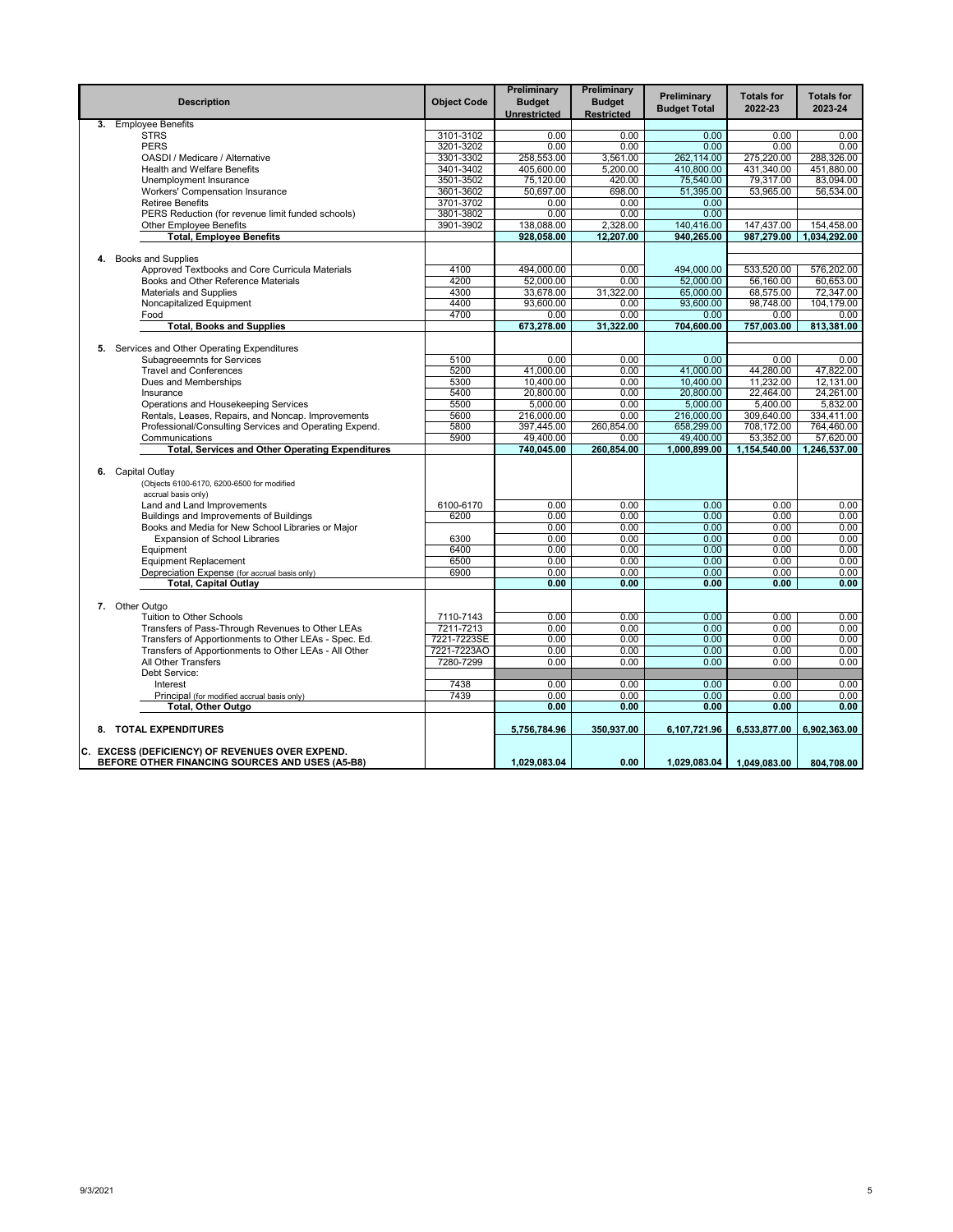|     | <b>Description</b>                                               | <b>Object Code</b> | Preliminary<br><b>Budget</b><br><b>Unrestricted</b> | Preliminary<br><b>Budget</b><br><b>Restricted</b> | Preliminary<br><b>Budget Total</b> | <b>Totals for</b><br>2022-23 | <b>Totals for</b><br>2023-24 |
|-----|------------------------------------------------------------------|--------------------|-----------------------------------------------------|---------------------------------------------------|------------------------------------|------------------------------|------------------------------|
| D.  | <b>OTHER FINANCING SOURCES / USES</b>                            |                    |                                                     |                                                   |                                    |                              |                              |
|     | Other Sources                                                    | 8930-8979          | 0.00                                                | 0.00                                              | 0.00                               | 0.00                         | 0.00                         |
|     | Less: Other Uses                                                 | 7630-7699          | 0.00                                                | 0.00                                              | 0.00                               | 0.00                         | 0.00                         |
|     | Contributions Between Unrestricted and Restricted Accounts<br>3. |                    |                                                     |                                                   |                                    |                              |                              |
|     | (must net to zero)                                               | 8980-8999          | 0.00                                                | 0.00                                              | 0.00                               | 0.00                         | 0.00                         |
|     | TOTAL OTHER FINANCING SOURCES / USES<br>4.                       |                    | 0.00                                                | 0.00                                              | 0.00                               | 0.00                         | 0.00                         |
| IE. | NET INCREASE (DECREASE) IN FUND BALANCE (C + D4)                 |                    | 1,029,083.04                                        | 0.00                                              | 1,029,083.04                       | 1,049,083.00                 | 804,708.00                   |
| IF. | <b>FUND BALANCE, RESERVES</b>                                    |                    |                                                     |                                                   |                                    |                              |                              |
|     | <b>Beginning Fund Balance</b>                                    |                    | 16,671,961.00                                       | 0.00                                              |                                    |                              |                              |
|     | As of July 1<br>a.                                               | 9791               | 0.00                                                | 0.00                                              | 0.00                               | 17,701,044.04                | ###########                  |
|     | Adjustments/Restatements to Beginning Balance<br>b.              | 9793, 9795         | 0.00                                                | 0.00                                              | 0.00                               | 0.00                         | 0.00                         |
|     | Adjusted Beginning Balance<br>C.                                 |                    | 16,671,961.00                                       | 0.00                                              | 16,671,961.00                      | 17,701,044.04                | ###########                  |
|     | Ending Fund Balance, Oct 31 (E + F.1.c.)<br>2.                   |                    | 17.701.044.04                                       | 0.00                                              | 17.701.044.04                      | 18.750.127.04                |                              |
|     | Components of Ending Fund Balance:                               |                    |                                                     |                                                   |                                    |                              |                              |
|     | Reserve for Revolving Cash (equals object 9130)                  | 9711               | 0.00                                                | 0.00                                              | 0.00                               | 0.00                         | 0.00                         |
|     | Reserve for Stores (equals object 9320)                          | 9712               | 0.00                                                | 0.00                                              | 0.00                               | 0.00                         | 0.00                         |
|     | Reserve for Prepaid Expenditures (equals object 9330)            | 9713               | 0.00                                                | 0.00                                              | 0.00                               | 0.00                         | 0.00                         |
|     | All Others                                                       | 9719               | 0.00                                                | 0.00                                              | 0.00                               | 0.00                         | 0.00                         |
|     | Legally Restricted Balance                                       | 9740               |                                                     | 0.00                                              | 0.00                               | 0.00                         | 0.00                         |
|     | Designated for Economic Uncertainties                            | 9770               | 0.00                                                |                                                   | 0.00                               | 0.00                         | 0.00                         |
|     | <b>Other Designations</b>                                        | 9775, 9780         | 0.00                                                | 0.00                                              | 0.00                               | 0.00                         | 0.00                         |
|     | Net Investment in Capital Assests (Accrual Basis Only)           | 9796               | 0.00                                                | 0.00                                              | 0.00                               | 0.00                         | 0.00                         |
|     | Undesignated / Unappropriated Amount                             | 9790               | 5,926,976.00                                        | 0.00                                              | 5,926,976.00                       | 18,750,127.04                | <b>############</b> #        |